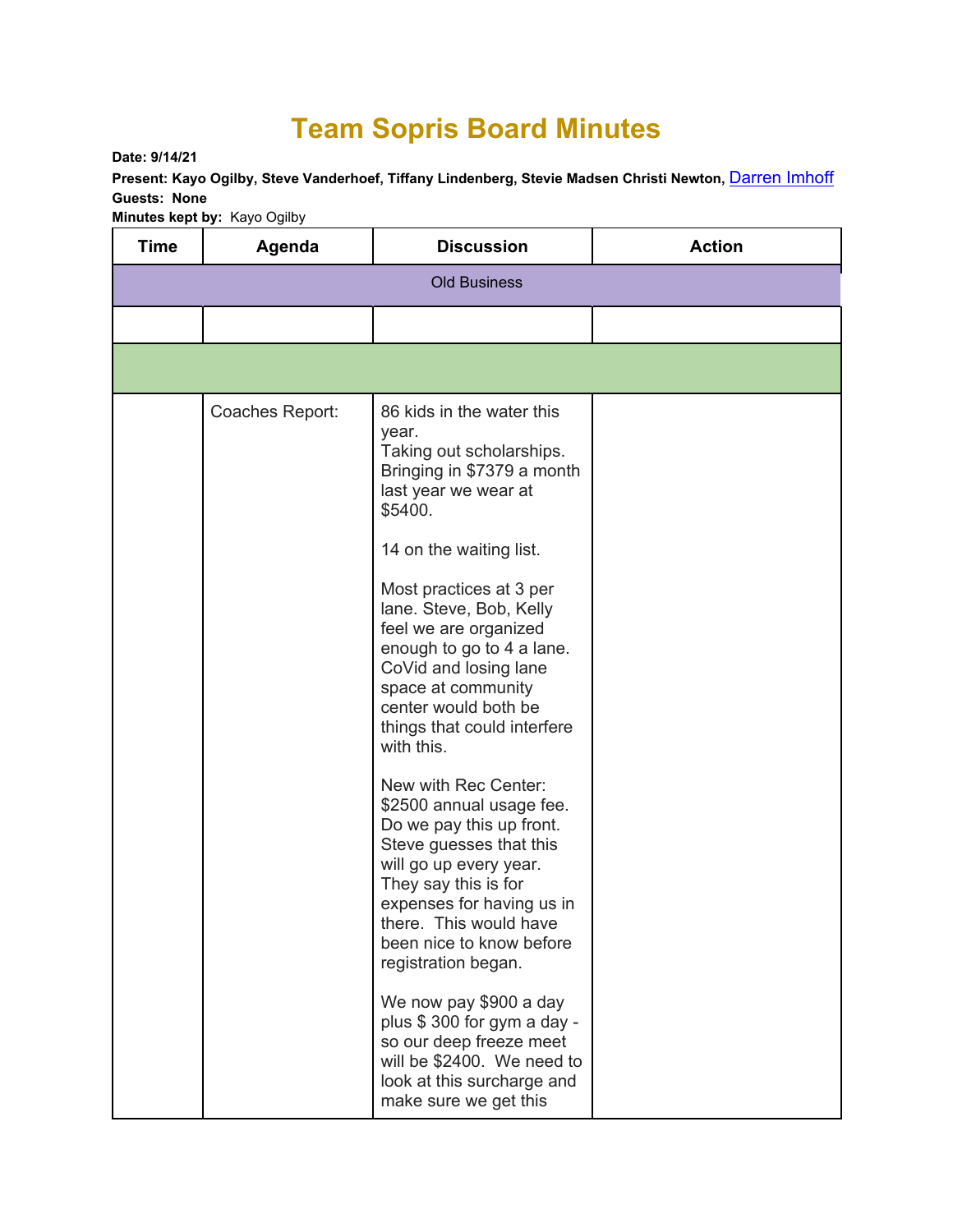|                  | covered.                                                                                                                                                                                                            |                                      |
|------------------|---------------------------------------------------------------------------------------------------------------------------------------------------------------------------------------------------------------------|--------------------------------------|
|                  | We have 14 people on the<br>waiting list. Do we let<br>them in?<br>1 or 2 Cuda. Mostly<br>Discovery. There is room<br>for one or two. Challenge<br>maybe three or four.                                             |                                      |
|                  | We are going to go for it -<br>this will bring us up by 6<br>kids - up to about 90.                                                                                                                                 |                                      |
|                  | Do we keep sign-up<br>genius with these<br>additional people? Steve<br>says he would really like to<br>keep it.                                                                                                     |                                      |
|                  | Some sign-up genius<br>challenges were vocalized<br>by Tiff - sometimes<br>highschool prep people<br>eating up spots for club<br>sign upspaying a lot<br>more money for days with<br>options and those are<br>full. |                                      |
|                  | Tiffany made a motion to<br>sign the community<br>centers contract for pool<br>use. This was seconded<br>by Stevie. No objections                                                                                   |                                      |
|                  | Cristi - best email to to get<br>hold of cristi:<br>cristi.newton@cogs.us                                                                                                                                           |                                      |
|                  | Two volunteers for safe<br>sport - we need to make<br>volunteer spots for them<br>on active - if we can get<br>those up and running so<br>they get volunteer points.                                                | Stevie will input these into active. |
| Deep Freeze Meet | Discussion between Steve and<br>Cristin about meet invite logistics.                                                                                                                                                |                                      |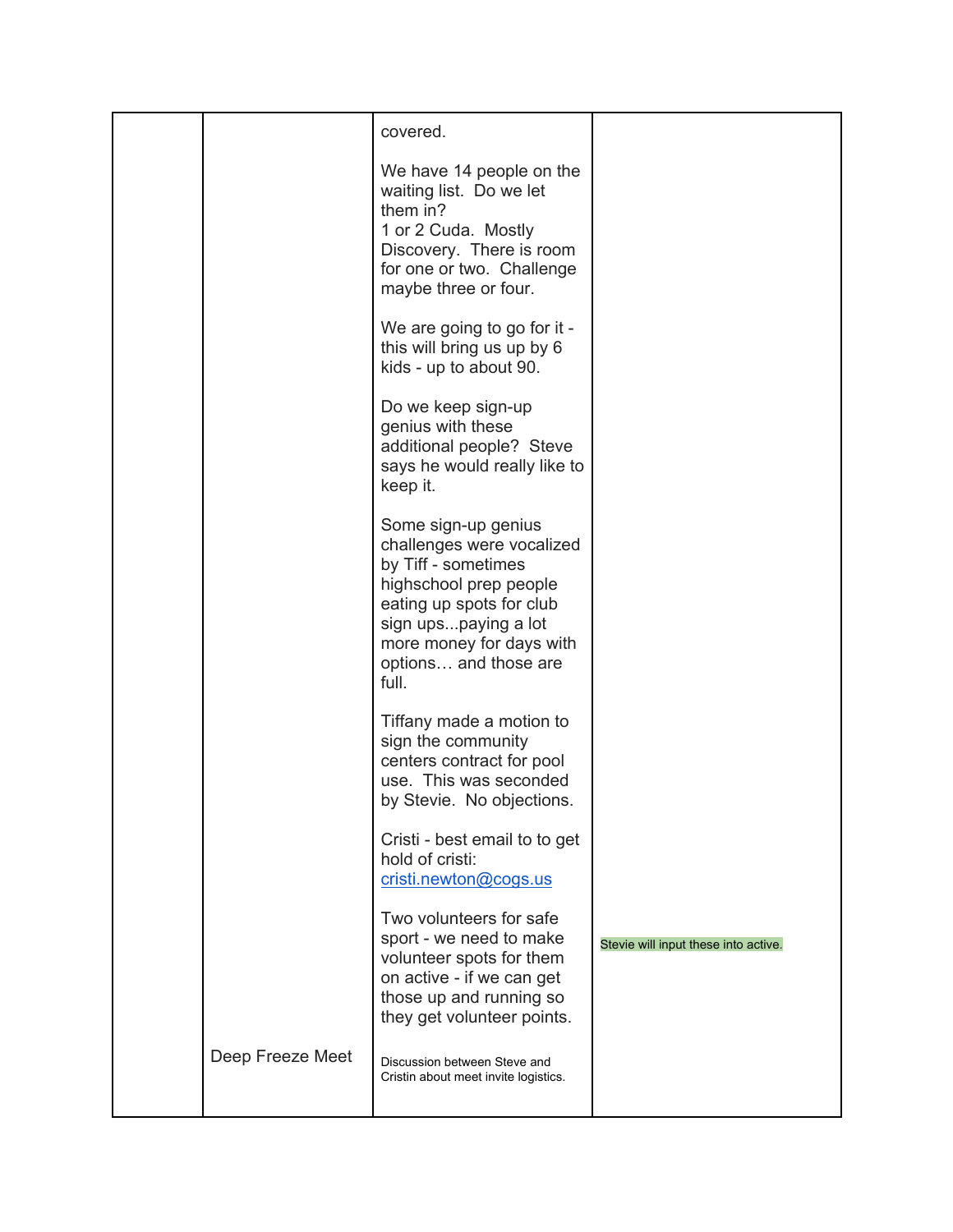|                     | Proposal for distance session and<br>some discussion about whether to<br>have this on Friday instead of<br>Sat/Sun<br>Nicole Wenger working on                                                                                                                                                                                                                                                                                                     |                    |
|---------------------|----------------------------------------------------------------------------------------------------------------------------------------------------------------------------------------------------------------------------------------------------------------------------------------------------------------------------------------------------------------------------------------------------------------------------------------------------|--------------------|
|                     | hotel blocks.<br>People are working on website.                                                                                                                                                                                                                                                                                                                                                                                                    |                    |
| Swimposium          |                                                                                                                                                                                                                                                                                                                                                                                                                                                    |                    |
|                     | We get a \$350 credit if we have two<br>non athletes and two athletes attend<br>this. Board members have to<br>register to be able on this<br>swimposium. You can only have 2<br>votes: 2 non athletes and 1 athletes.<br>2 boars members and one athlete.<br>Steve talked to Quinn.<br>Oct 3rd.                                                                                                                                                   |                    |
| Meets:              |                                                                                                                                                                                                                                                                                                                                                                                                                                                    |                    |
|                     | All set for Aspen. Durango: maybe<br>Bob - Steve out of town that<br>weekend. Last weekend of Oct.<br>Hotels might be an issue due to<br>mountain bik races.                                                                                                                                                                                                                                                                                       | <b>Nice</b>        |
| <b>Fall Banquet</b> |                                                                                                                                                                                                                                                                                                                                                                                                                                                    |                    |
|                     | Swim first, then banquet on back<br>patio. Steve is all set from the<br>coaching standpoint.<br>Proposal to get Pizza this<br>Drings salads deserts<br>Small fee per family and the team<br>covers the rest. \$5.00. Charge<br>through active.<br>Do an RSVP google doc that also<br>has sign-ups.                                                                                                                                                 | Cristi can update. |
| Finance             |                                                                                                                                                                                                                                                                                                                                                                                                                                                    |                    |
|                     | Establish a budget so we know how<br>much we have to work with to pay<br>our coaches.                                                                                                                                                                                                                                                                                                                                                              |                    |
|                     | We can do it a couple different ways:<br>Cristi can pull financials from quick<br>books from the last cypoe years.                                                                                                                                                                                                                                                                                                                                 |                    |
|                     | We need to make sure that<br>membership dues are covering costs<br>of coaches 100% and also that we<br>don't have excess of member ship<br>dues: we can't apply more than 10<br>to 20 of the dues to anything other<br>than coaching.<br>Swim meets have to cover<br>themselves.<br>Fund rasing is so we can do fun<br>things like social events, pay<br>insurance, etc - ans shcolarship is<br>something we ask for in grants. Or<br>fundraising. |                    |
|                     | Cristi will send darren the last couple<br>seasons budgets.                                                                                                                                                                                                                                                                                                                                                                                        |                    |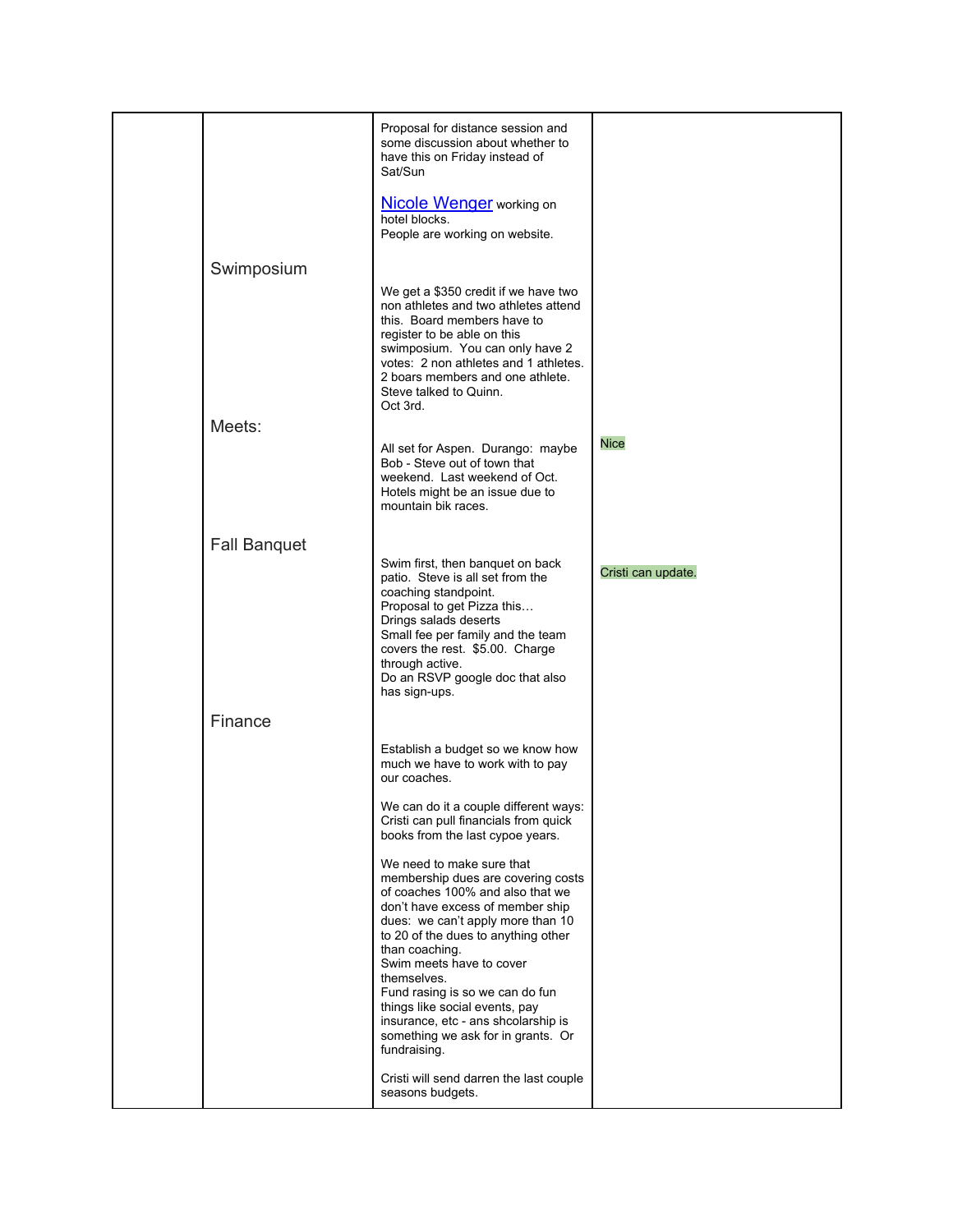|  | City discretionary grant coming up<br>this Friday (actually past the<br>deadline but the chief operating<br>person has allowed an extension). |  |
|--|-----------------------------------------------------------------------------------------------------------------------------------------------|--|
|  |                                                                                                                                               |  |
|  |                                                                                                                                               |  |
|  |                                                                                                                                               |  |
|  |                                                                                                                                               |  |
|  |                                                                                                                                               |  |
|  |                                                                                                                                               |  |
|  |                                                                                                                                               |  |
|  |                                                                                                                                               |  |
|  |                                                                                                                                               |  |
|  |                                                                                                                                               |  |
|  |                                                                                                                                               |  |